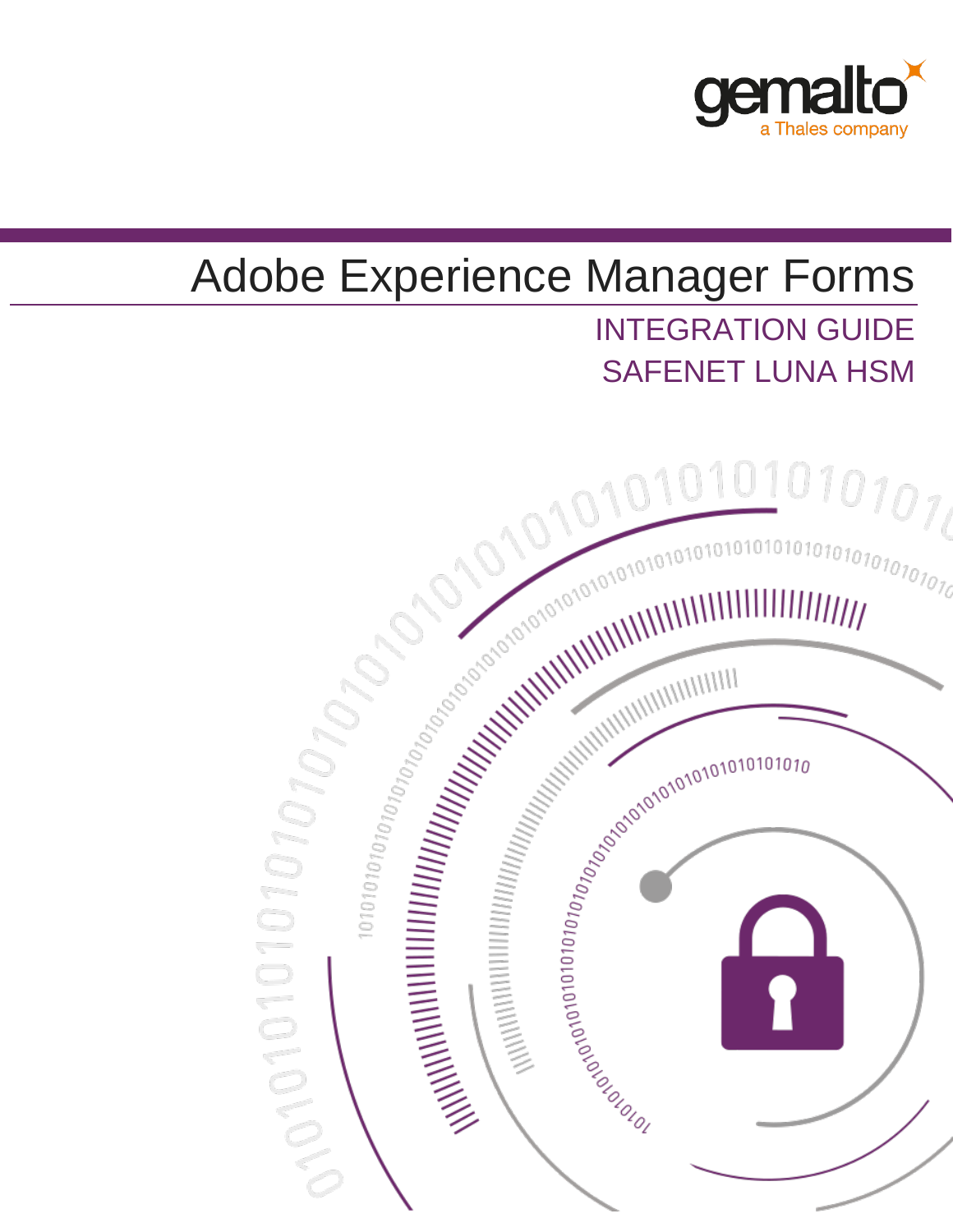#### **Document Information**

| <b>Document Part Number</b> | 007-011210-001 |
|-----------------------------|----------------|
| <b>Release Date</b>         | May 2019       |

#### **Revision History**

| <b>Revision</b> | <b>Date</b>           | Reason |
|-----------------|-----------------------|--------|
| D               | <sup>⊟</sup> May 2019 | Update |

#### **Trademarks, Copyrights, and Third-Party Software**

© 2019 Gemalto. All rights reserved. Gemalto and the Gemalto logo are trademarks and service marks of Gemalto N.V. and/or its subsidiaries and are registered in certain countries. All other trademarks and service marks, whether registered or not in specific countries, are the property of their respective owners.

### **Disclaimer**

All information herein is either public information or is the property of and owned solely by Gemalto NV. and/or its subsidiaries who shall have and keep the sole right to file patent applications or any other kind of intellectual property protection in connection with such information.

Nothing herein shall be construed as implying or granting to you any rights, by license, grant or otherwise, under any intellectual and/or industrial property rights of or concerning any of Gemalto's information.

This document can be used for informational, non-commercial, internal and personal use only provided that:

- The copyright notice below, the confidentiality and proprietary legend and this full warning notice appear in all copies.
- This document shall not be posted on any network computer or broadcast in any media and no modification of any part of this document shall be made.

Use for any other purpose is expressly prohibited and may result in severe civil and criminal liabilities.

The information contained in this document is provided "AS IS" without any warranty of any kind. Unless otherwise expressly agreed in writing, Gemalto makes no warranty as to the value or accuracy of information contained herein.

The document could include technical inaccuracies or typographical errors. Changes are periodically added to the information herein. Furthermore, Gemalto reserves the right to make any change or improvement in the specifications data, information, and the like described herein, at any time.

Gemalto hereby disclaims all warranties and conditions with regard to the information contained herein, including all implied warranties of merchantability, fitness for a particular purpose, title and noninfringement. In no event shall Gemalto be liable, whether in contract, tort or otherwise, for any indirect, special or consequential damages or any damages whatsoever including but not limited to damages resulting from loss of use, data, profits, revenues, or customers, arising out of or in connection with the use or performance of information contained in this document.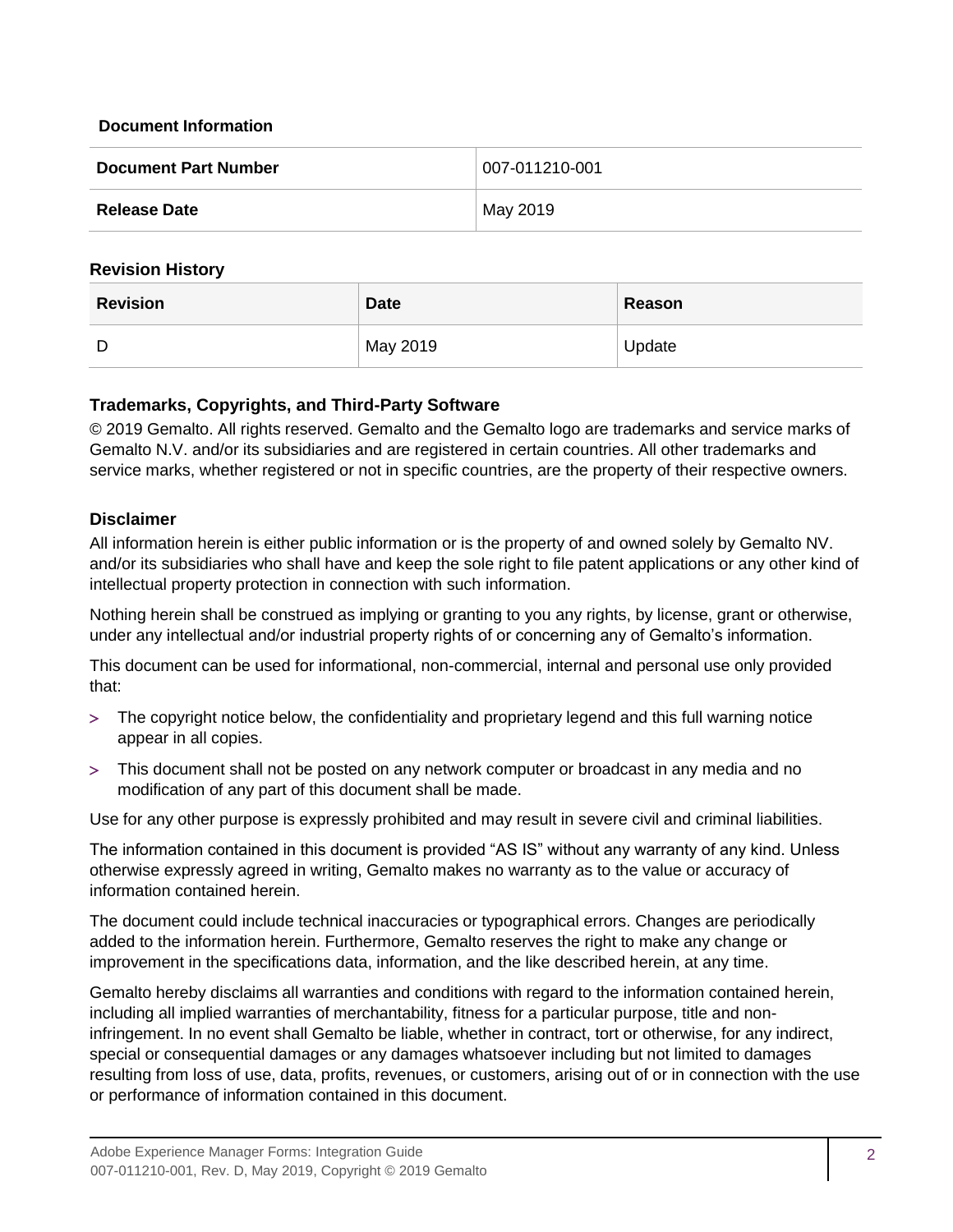Gemalto does not and shall not warrant that this product will be resistant to all possible attacks and shall not incur, and disclaims, any liability in this respect. Even if each product is compliant with current security standards in force on the date of their design, security mechanisms' resistance necessarily evolves according to the state of the art in security and notably under the emergence of new attacks. Under no circumstances, shall Gemalto be held liable for any third party actions and in particular in case of any successful attack against systems or equipment incorporating Gemalto products. Gemalto disclaims any liability with respect to security for direct, indirect, incidental or consequential damages that result from any use of its products. It is further stressed that independent testing and verification by the person using the product is particularly encouraged, especially in any application in which defective, incorrect or insecure functioning could result in damage to persons or property, denial of service or loss of privacy.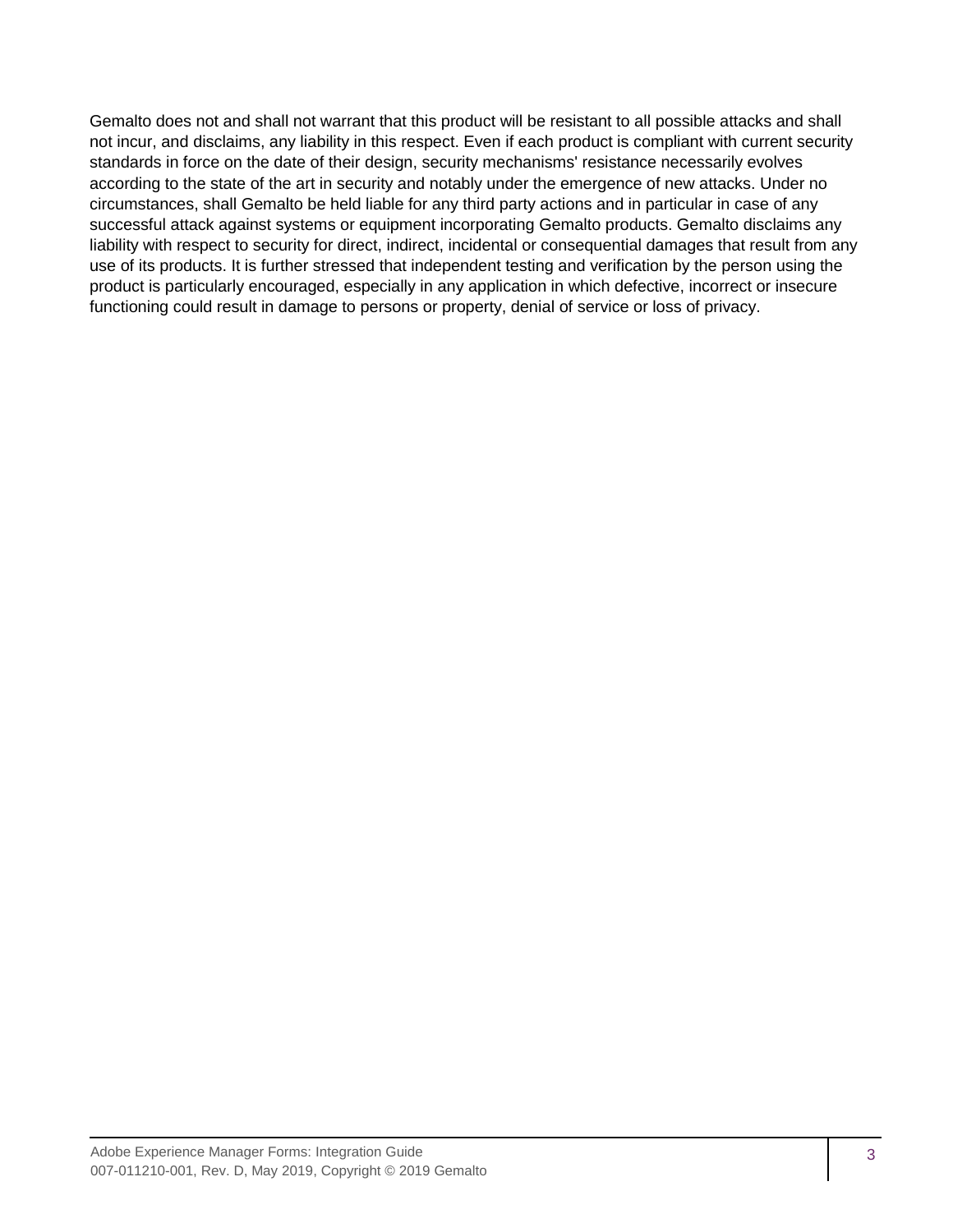# **CONTENTS**

| CHAPTER 2: Integrating Adobe Experience Manager Forms with a SafeNet Luna HSM10 |  |
|---------------------------------------------------------------------------------|--|
|                                                                                 |  |
|                                                                                 |  |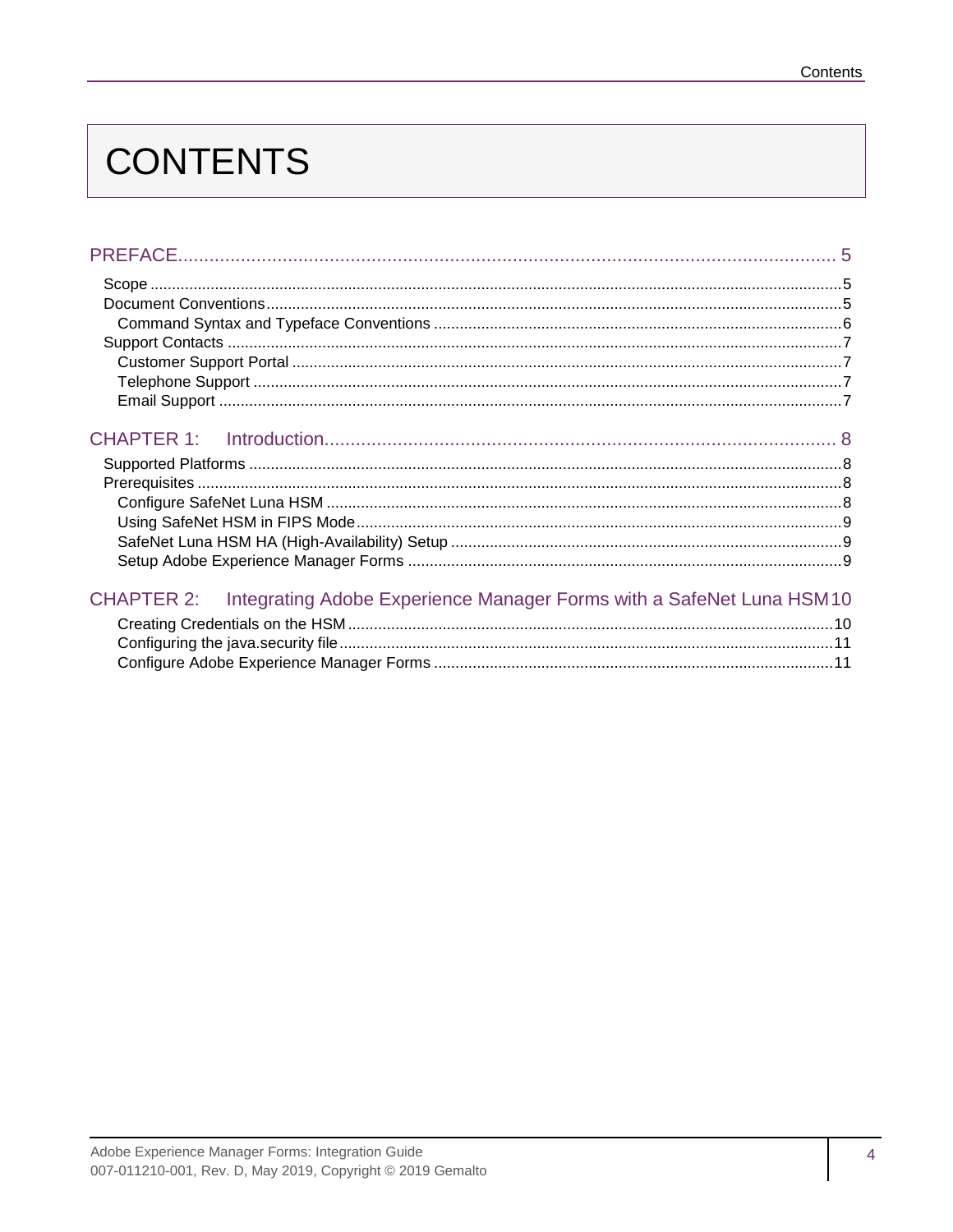# <span id="page-4-0"></span>PREFACE

This document guides administrators through the steps for using a SafeNet Luna HSM with Adobe Experience Manager Forms.

# <span id="page-4-1"></span>Scope

This document outlines the steps to integrate Adobe Experience Manager Forms with a SafeNet Luna HSM to secure credentials for Digital Signatures.

# <span id="page-4-2"></span>Document Conventions

This section provides information on the conventions used in this template.

### **Notes**

Notes are used to alert you to important or helpful information. These elements use the following format:

**NOTE:** Take note. Notes contain important or helpful information.

### **Cautions**

Cautions are used to alert you to important information that may help prevent unexpected results or data loss. These elements use the following format:

**CAUTION!** Exercise caution. Caution alerts contain important information that may help prevent unexpected results or data loss.

### **Warnings**

Warnings are used to alert you to the potential for catastrophic data loss or personal injury. These elements use the following format:

**\*\*WARNING\*\* Be extremely careful and obey all safety and security measures. In this situation you might do something that could result in catastrophic data loss or personal injury**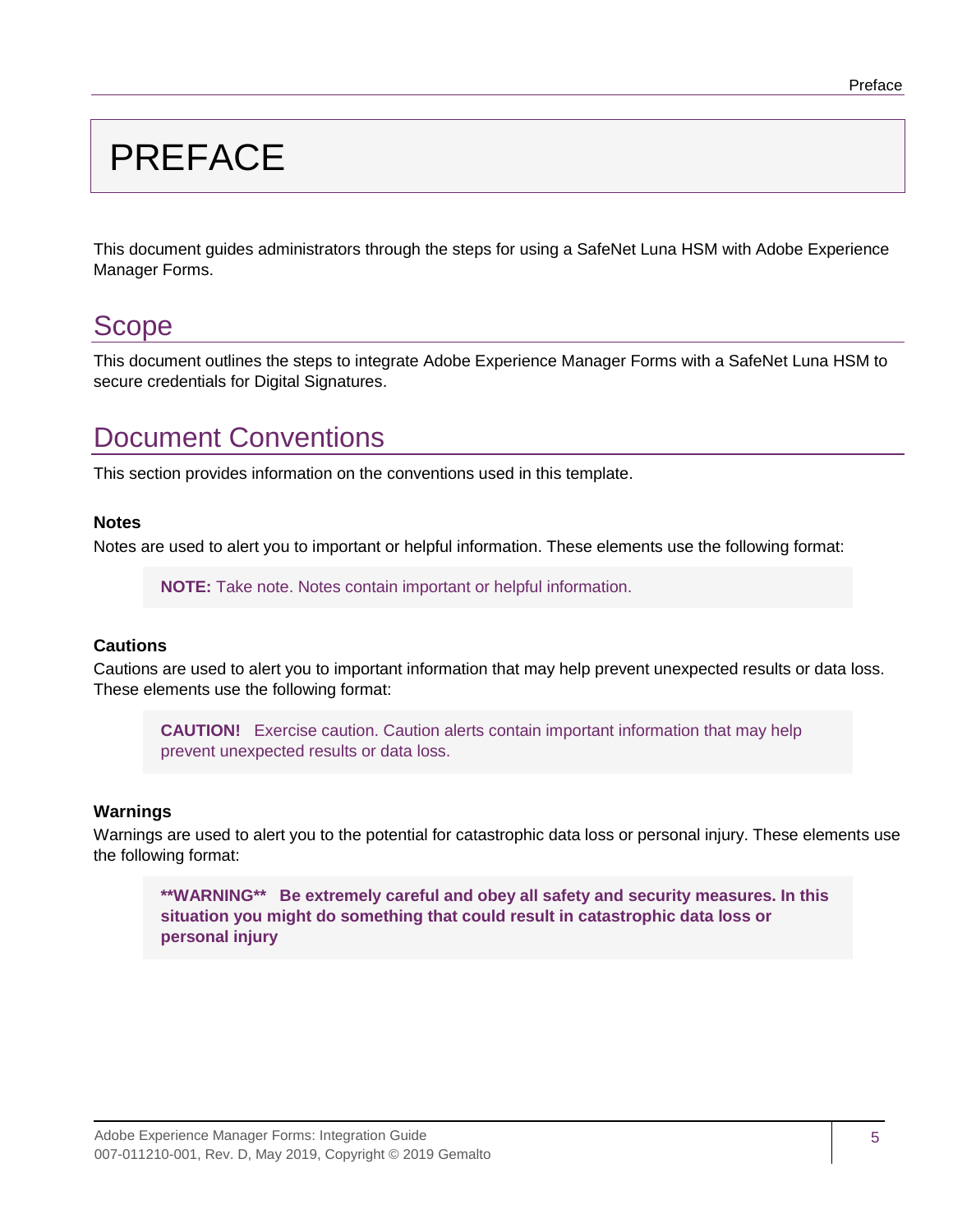| <b>Convention</b>                        | <b>Description</b>                                                                                                                                                                                                                                           |
|------------------------------------------|--------------------------------------------------------------------------------------------------------------------------------------------------------------------------------------------------------------------------------------------------------------|
| bold                                     | The bold attribute is used to indicate the following:                                                                                                                                                                                                        |
|                                          | Command-line commands and options (Type dir /p.)<br>$\geq$                                                                                                                                                                                                   |
|                                          | Button names (Click Save As.)<br>⋗                                                                                                                                                                                                                           |
|                                          | Check box and radio button names (Select the <b>Print Duplex</b> check box.)<br>⋗                                                                                                                                                                            |
|                                          | Window titles (On the Protect Document window, click Yes.)<br>>                                                                                                                                                                                              |
|                                          | Field names (User Name: Enter the name of the user.)<br>>                                                                                                                                                                                                    |
|                                          | Menu names (On the File menu, click Save.) (Click Menu > Go To ><br>⋗<br>Folders.)                                                                                                                                                                           |
|                                          | User input (In the Date box, type April 1.)<br>$\geq$                                                                                                                                                                                                        |
| italic                                   | The italic attribute is used for emphasis or to indicate a related document. (See the<br>Installation Guide for more information.)                                                                                                                           |
| Double quote marks                       | Double quote marks enclose references to other sections within the document.                                                                                                                                                                                 |
| <variable></variable>                    | In command descriptions, angle brackets represent variables. You must substitute a<br>value for command line arguments that are enclosed in angle brackets.                                                                                                  |
| [ optional ]<br>[ <optional>]</optional> | Square brackets enclose optional keywords or <variables> in a command line<br/>description. Optionally enter the keyword or <variable> that is enclosed in square<br/>brackets, if it is necessary or desirable to complete the task.</variable></variables> |
| [a b c]<br>$[ca> $ < b > $ $ < c > $]$   | Square brackets enclose optional alternate keywords or variables in a command line<br>description. Choose one command line argument enclosed within the braces, if<br>desired. Choices are separated by vertical (OR) bars.                                  |
| ${a b c}$<br>${ <a>   <b>   <c>}$        | Braces enclose required alternate keywords or <variables> in a command line<br/>description. You must choose one command line argument enclosed within the<br/>braces. Choices are separated by vertical (OR) bars.</variables>                              |

# <span id="page-5-0"></span>Command Syntax and Typeface Conventions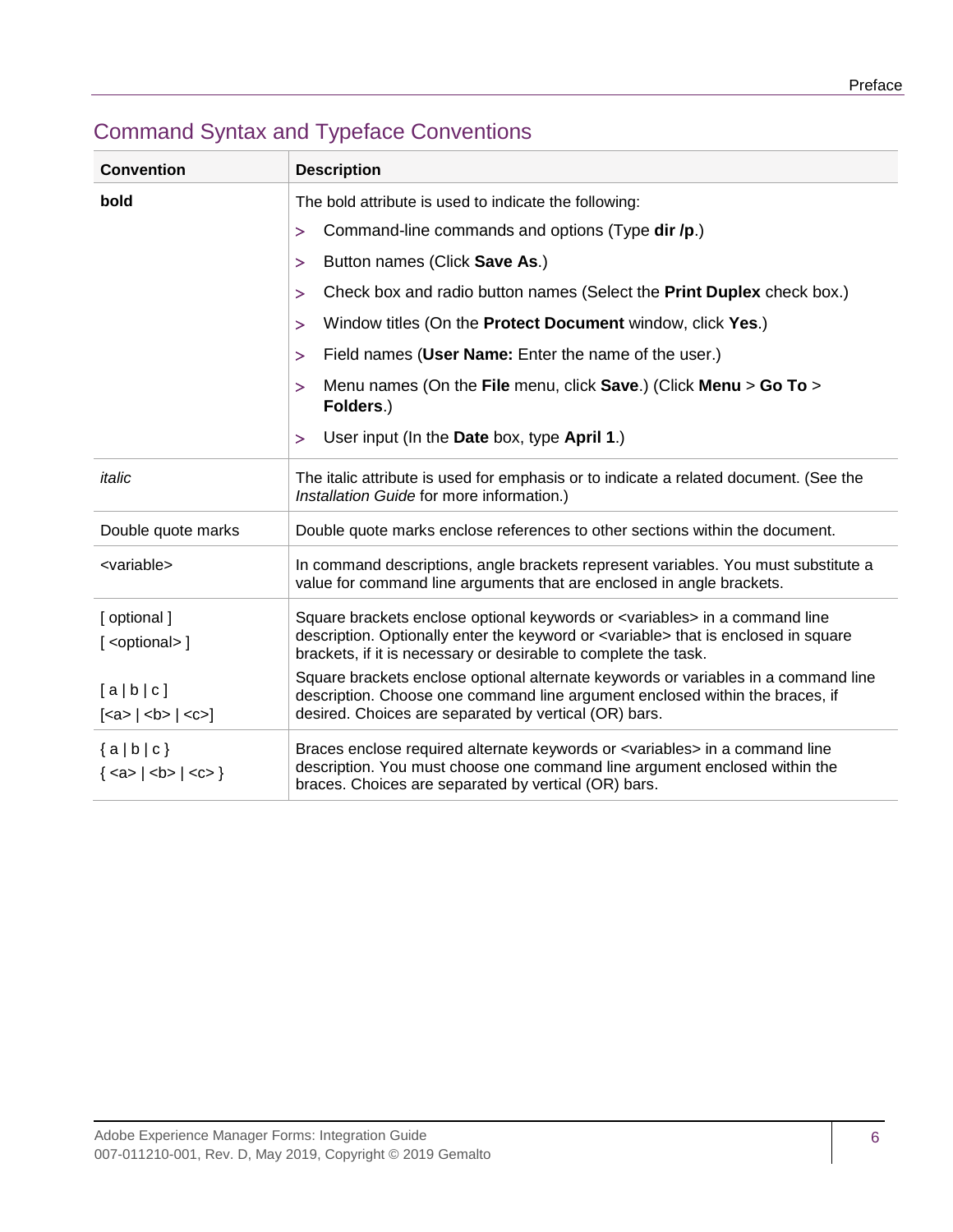# <span id="page-6-0"></span>Support Contacts

If you encounter a problem while installing, registering, or operating this product, refer to the documentation. If you cannot resolve the issue, contact your supplier or [Gemalto Customer Support.](https://supportportal.gemalto.com/)

Gemalto Customer Support operates 24 hours a day, 7 days a week. Your level of access to this service is governed by the support plan arrangements made between Gemalto and your organization. Please consult this support plan for further information about your entitlements, including the hours when telephone support is available to you.

# <span id="page-6-1"></span>Customer Support Portal

The Customer Support Portal, at [https://supportportal.gemalto.com,](https://supportportal.gemalto.com/) is a where you can find solutions for most common problems. The Customer Support Portal is a comprehensive, fully searchable database of support resources, including software and firmware downloads, release notes listing known problems and workarounds, a knowledge base, FAQs, product documentation, technical notes, and more. You can also use the portal to create and manage support cases.

**NOTE:** You require an account to access the Customer Support Portal. To create a new account, go to the portal and click on the **REGISTER** link.

# <span id="page-6-2"></span>Telephone Support

If you have an urgent problem, or cannot access the Customer Support Portal, you can contact Gemalto Customer Support by telephone at +1 410-931-7520. Additional local telephone support numbers are listed on the support portal.

# <span id="page-6-3"></span>Email Support

You can also contact technical support by email at [technical.support@gemalto.com.](mailto:technical.support@gemalto.com)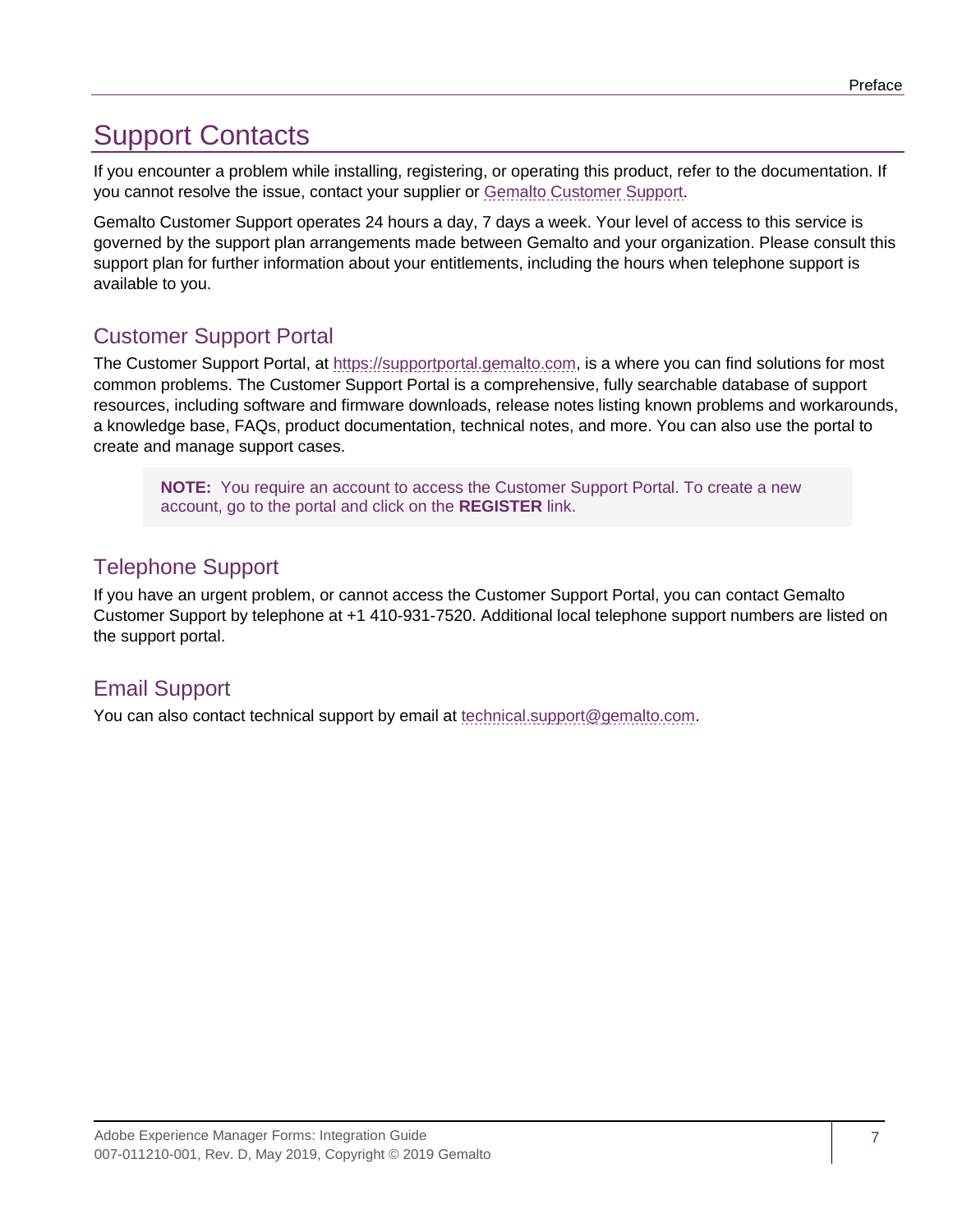# <span id="page-7-0"></span>CHAPTER 1: Introduction

Adobe Experience Manager (AEM) provides an easy-to-use solution to create, manage, publish, and update complex digital forms while integrating with back-end processes, business rules, and data. AEM Forms combine form authoring, management, and publishing along with correspondence management capabilities, document security, and integrated analytics to create engaging end-to-end experiences. AEM Forms integrate with the SafeNet Luna HSM by using HSM stored credentials to apply server-side Digital Signatures.

The benefits of using an HSM with Adobe Experience Manager Forms include:

- Secure generation, storage, and protection of the private keys on FIPS 140-2 level 3 validated hardware.
- Full life cycle management of the keys.
- Access to the HSM audit trail.

# <span id="page-7-1"></span>Supported Platforms

**SafeNet Luna HSM:** It is a standalone network-attached appliance that physically and logically secure cryptographic keys and cryptographic processing. The purpose of an HSM is to protect sensitive data from being stolen by providing a highly secure operation structure. HSMs are fully contained and complete solutions for cryptographic processing, key generation, and key storage.

This integration is verified with SafeNet Luna HSM on the following operating systems:

Windows 2016 Server

# <span id="page-7-2"></span>**Prerequisites**

Before you proceed with the integration, configure the SafeNet Luna HSM and install Adobe Experience Manager Forms.

## <span id="page-7-3"></span>Configure SafeNet Luna HSM

Before you get started ensure the following:

- **1.** Ensure the HSM is setup, initialized, provisioned and ready for deployment.
- **2.** Create a partition on the HSM that will be later used by Adobe Experience Manager Forms.
- **3.** If using a SafeNet Luna Network HSM, register a client for the system and assign the client to the partition to create an NTLS connection. Initialize Crypto Officer and Crypto User roles for the registered partition.

**NOTE:** Adobe Experience Manager Forms use 32-bit Java. Ensure you configure the 32-bit Luna HSM client for integration.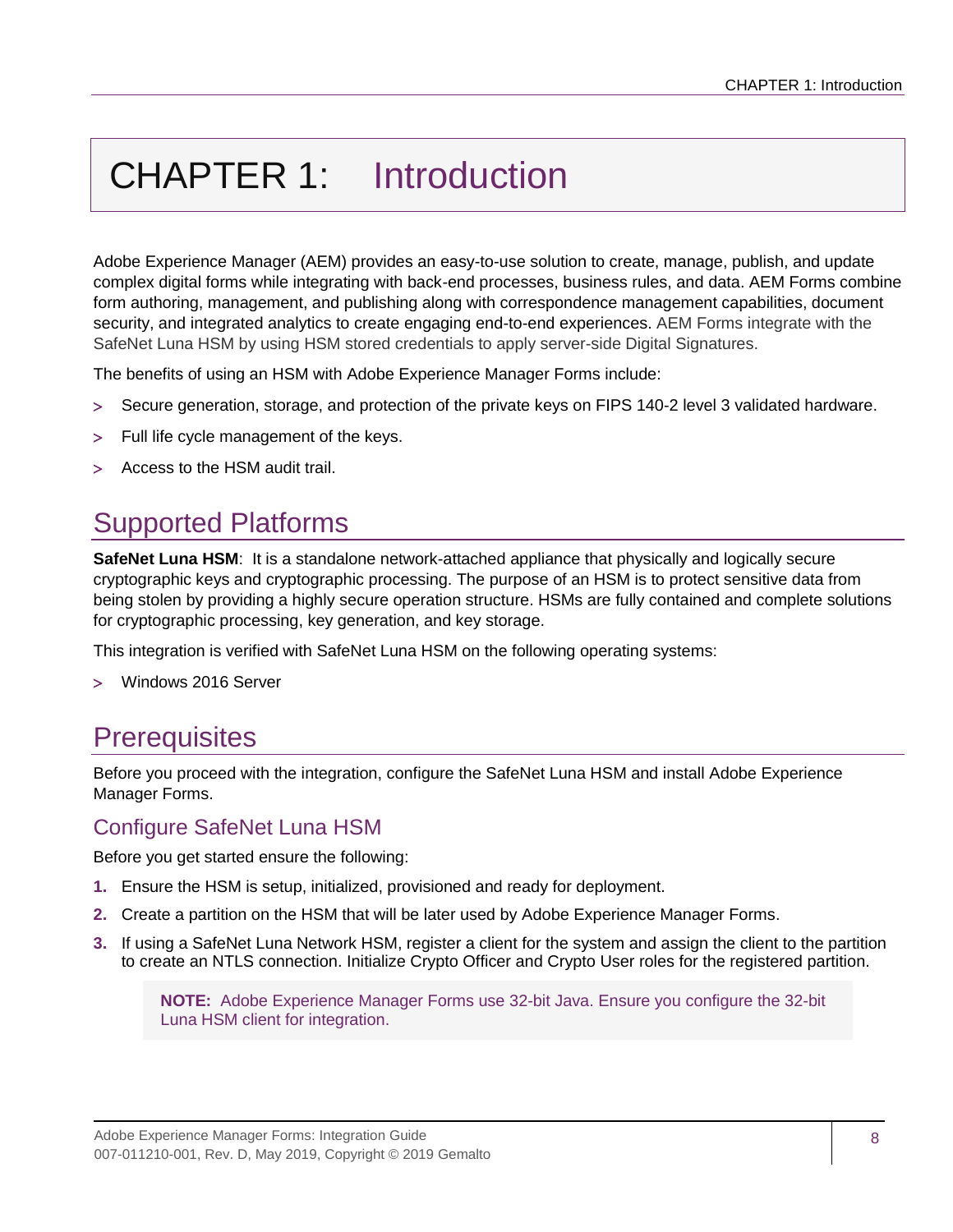**4.** Ensure that the partition is successfully registered and configured. The command to see the registered partition is:

```
C:\Program Files\SafeNet\LunaClient\win32>lunacm.exe
lunacm.exe (32-bit) v7.3.0-165. Copyright (c) 2018 SafeNet. All rights reserved.
 Available HSMs:
Slot Id \rightarrow 0
 Label -> AdobeEM
 Serial Number -> 1280780175907
 Model -> LunaSA 7.3.0
Firmware Version -> 7.3.0
 Configuration -> Luna User Partition With SO (PW) Key Export With Cloning Mode
 Slot Description -> Net Token Slot
```

```
 Current Slot Id: 0
```
**NOTE:** Follow the *SafeNet Network Luna HSM Product Documentation* for detailed steps on creating the NTLS connection, initializing the partition, and initializing the various user roles.

# <span id="page-8-0"></span>Using SafeNet HSM in FIPS Mode

Under FIPS 186-3/4, the RSA methods permitted for generating keys are 186-3 with primes and 186-3 with aux primes. This means that RSA PKCS and X9.31 key generation is no longer approved for operation in a FIPScompliant HSM. If you are using the SafeNet HSM in FIPS mode, you have to make the following change to the configuration file:

Misc {

```
RSAKeyGenMechRemap = 1;
```
}

This setting redirects the older calling mechanism to a new approved mechanism when SafeNet HSM is in FIPS mode.

# <span id="page-8-1"></span>SafeNet Luna HSM HA (High-Availability) Setup

Refer to the *SafeNet Luna HSM Product Documentation* for steps and details regarding configuring and setting up two or more HSM boxes on host systems.

You must enable the HAOnly setting in HA for failover to work.

## <span id="page-8-2"></span>Setup Adobe Experience Manager Forms

Install Adobe Experience Manager Forms on the target machine. Refer to the *Adobe Documentation* for detailed installation instructions.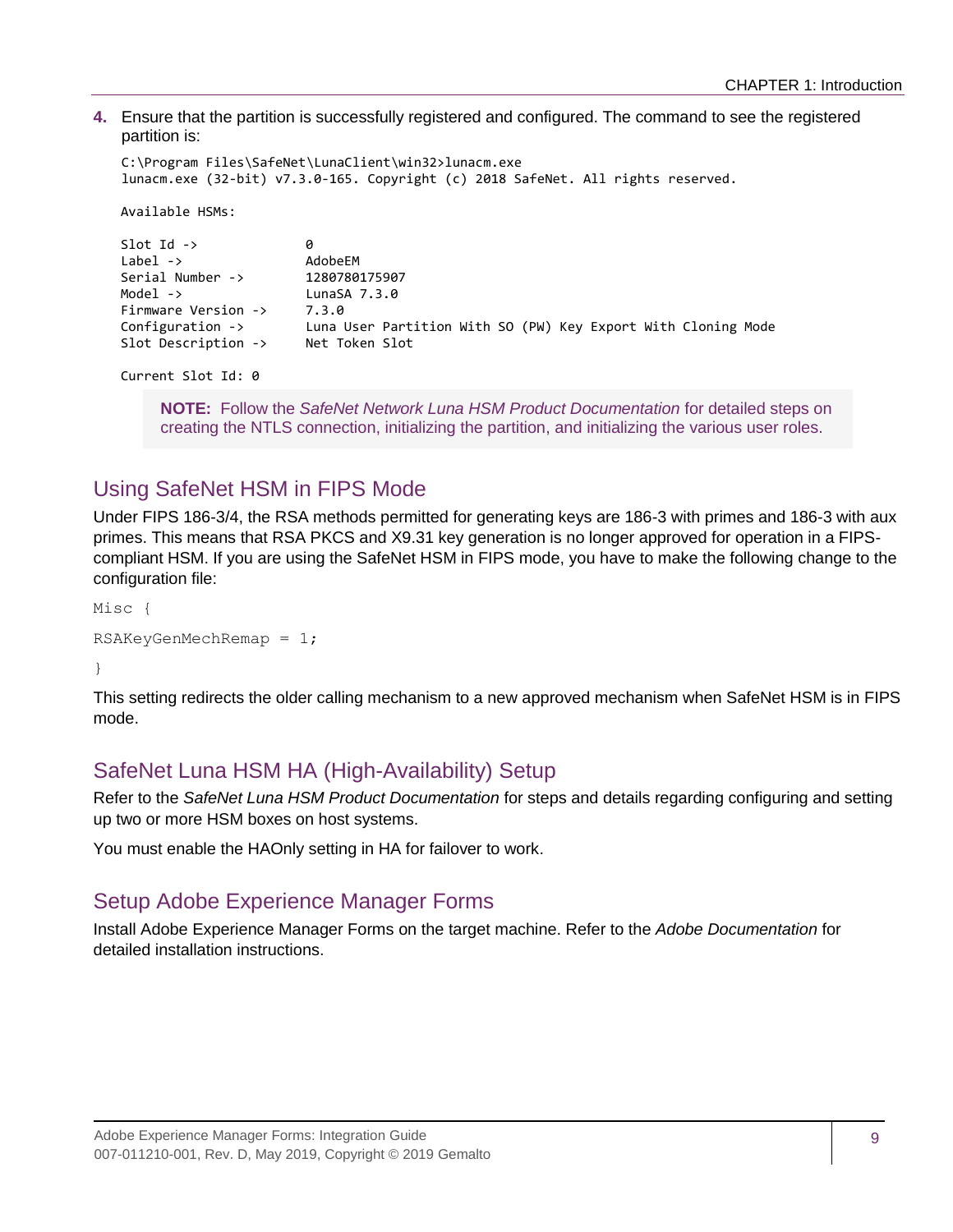# <span id="page-9-0"></span>CHAPTER 2: Integrating Adobe Experience Manager Forms with a SafeNet Luna HSM

To integrate Adobe Experience Manager (AEM) Forms with the SafeNet Luna HSM to generate the credentials for Digital Signing, complete the following:

- [Creating Credentials on the HSM](#page-9-1)
- [Configuring the java.security file](#page-10-0)
- [Configuring Adobe Experience Manager Forms](#page-10-1)

## <span id="page-9-1"></span>Creating Credentials on the HSM

Create a certificate and Certificate Signing Request (CSR) for each HSM credential that Digital Signatures requires. Submit the CSR to a certificate authority and then add the signed certificate to the HSM.

### **To create credentials on the HSM**

**1.** Create a certificate request using CMU utility provided with HSM client.

```
# cmu generatekeypair -modulusBits=2048 -publicExp=65537 -sign=1 -verify=1 -
labelPublic="Public Verify Key" -labelPrivate="Private Verify Key" -id=101000
```
- **2.** Determine the key handles for the public and private keys.
	- # cmu list
- **3.** Generate a PKCS#11 request based on the public and private keys.

# cmu requestcertificate -slot=1

Fill out the parameters, including the public and private key handles, it will create a Certificate Signing Request file.

- **4.** Submit the Certificate Signing Request to a Certificate Authority and obtain the signed certificate.
- **5.** Import the signed certificate into the HSM.

```
# cmu import -label="HSM Credential"
```
Specify the name of the certificate to be imported when prompted

**6.** Determine the key handles for the certificate.

# cmu list

**7.** Add an ID to the new certificate:

```
# cmu setAttribute –handle=x –id=101000
```
where x is the handle of the certificate on the HSM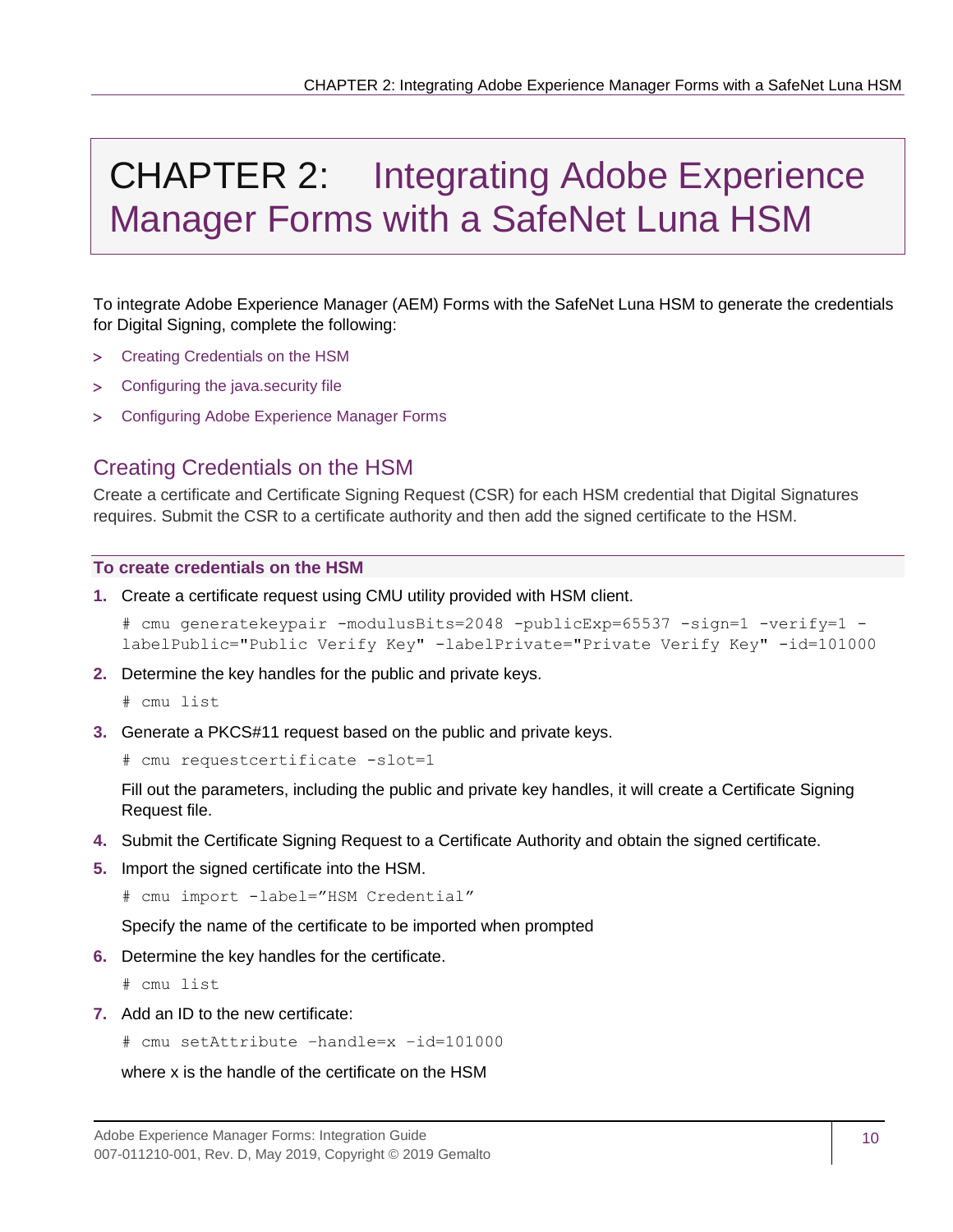## <span id="page-10-0"></span>Configuring the java.security file

Configure AEM Forms for use with the SafeNet Luna HSM. Update the **java.security** files and copy the SafeNet Luna cryptographic libraries to the AEM Forms utility.

### **To configure the java.security file**

**1.** Edit the Java Security Configuration file java.security located in the directory **<Adobe\_Experience\_Manager\_Forms\_InstallationDirectory>Java\32bit\jdk1.8.0\_74\jre\lib\security**

Add the Luna Provider to the **java.security** file as shown below:

```
security.provider.1=sun.security.provider.Sun
security.provider.2=sun.security.rsa.SunRsaSign
security.provider.3=sun.security.ec.SunEC
security.provider.4=com.sun.net.ssl.internal.ssl.Provider
security.provider.5=com.sun.crypto.provider.SunJCE
security.provider.6=sun.security.jgss.SunProvider
security.provider.7=com.sun.security.sasl.Provider
security.provider.8=org.jcp.xml.dsig.internal.dom.XMLDSigRI
security.provider.9=sun.security.smartcardio.SunPCSC
security.provider.10=sun.security.mscapi.SunMSCAPI
security.provider.11=com.safenetinc.luna.provider.LunaProvider
```
Save the changes to the **java.security** file.

**2.** Copy the **LunaAPI.dll** from the **<HSMClient\_InstallationDirectory>\win32\JSP** folder and **LunaProvider.jar** file from the **<HSMClient\_InstallationDirectory>\JSP\lib** folder to **<Adobe\_Experience\_Manager\_Forms\_InstallationDirectory>Java\32bit\jdk1.8.0\_74\jre\lib\ext**.

# <span id="page-10-1"></span>Configure Adobe Experience Manager Forms

Access AEM Forms and add an alias that uses the HSM security library credentials.

### **To create an alias for an HSM credential**

- **1.** Browse <http://localhost:8080/adminui> to access the Administrative console.
- **2.** Click **Settings Trust Store Management HSM Credentials**.
- **3.** Click **Add**.
- **4.** In the **Profile Name** field, type a string used to identify the alias. This value is used as a property of Digital Signatures operations.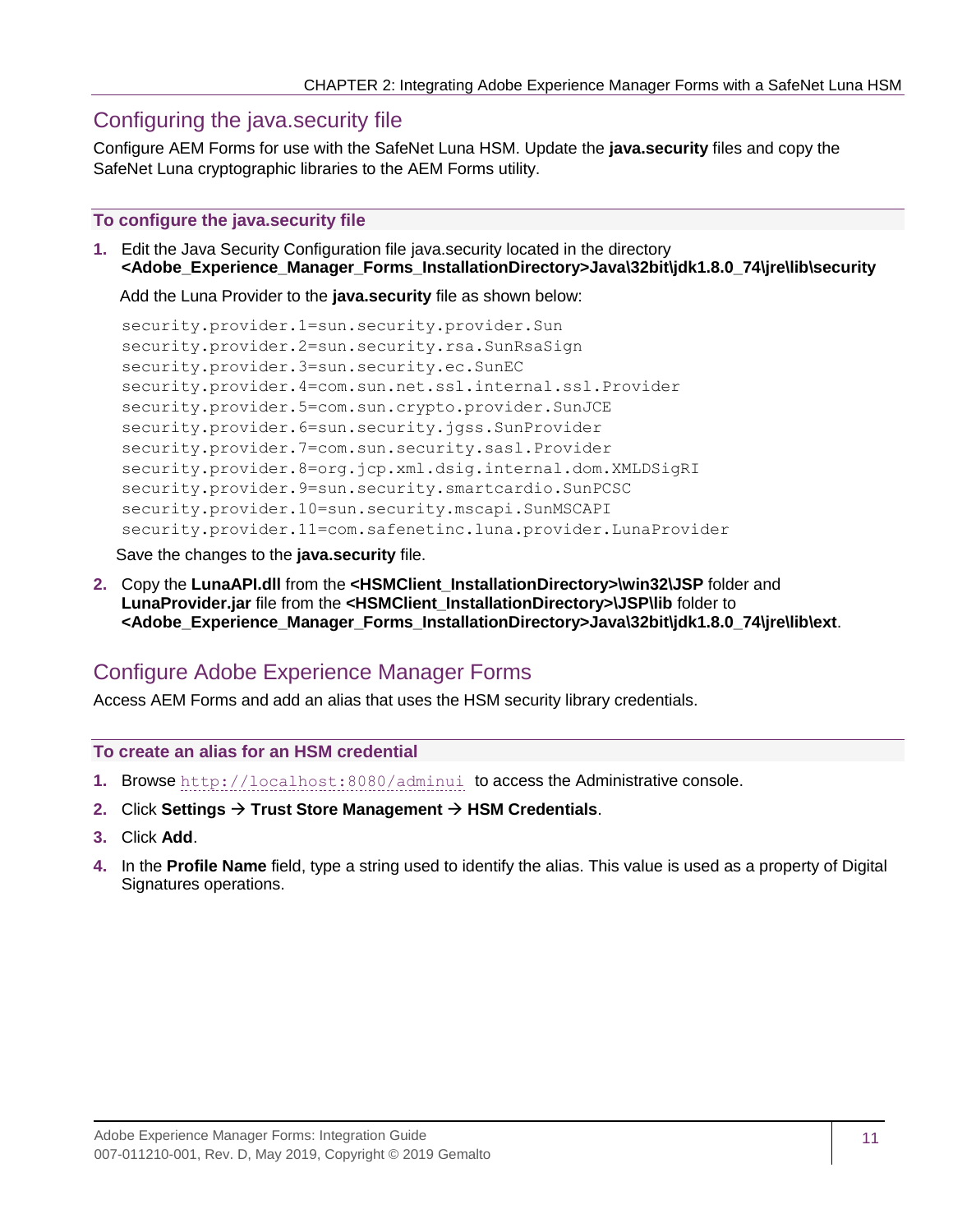**5.** In the **PKCS11 Library** field, enter the path of 32bit HSM client library **cryptoki.dll** on the server.

| http://localhost:8080/adminui/secured/admin.faces                                                                                                                                     | - م<br>C | Administration Console | $\! \times$ |
|---------------------------------------------------------------------------------------------------------------------------------------------------------------------------------------|----------|------------------------|-------------|
| View Favorites Tools Help<br>File<br>Edit                                                                                                                                             |          |                        |             |
| Adobe Experience Manager-Forms<br>$\bullet$                                                                                                                                           |          |                        |             |
|                                                                                                                                                                                       |          |                        |             |
|                                                                                                                                                                                       |          |                        |             |
| Home > Settings > Trust Store Management > HSM Credentials > Add HSM Credential                                                                                                       |          |                        |             |
| <b>Add HSM Credential</b>                                                                                                                                                             |          |                        |             |
|                                                                                                                                                                                       |          |                        |             |
| Enter an Alias(Credential Identifier) and the location of the PKCS11 Library of the HSM Device. The PKCS11 Library path should be same for all servers in the LiveCycle cluster.<br>w |          |                        |             |
|                                                                                                                                                                                       |          |                        |             |
| * Profile Name:                                                                                                                                                                       |          |                        |             |
| SafeNetHSM                                                                                                                                                                            |          |                        |             |
|                                                                                                                                                                                       |          |                        |             |
| * PKC S11 Library:                                                                                                                                                                    |          |                        |             |
| C:\Program Files\SafeNet\LunaClient\win32\cryptoki.dll                                                                                                                                |          |                        |             |
| <b>Offline Profile Creation:</b>                                                                                                                                                      |          |                        |             |
|                                                                                                                                                                                       |          |                        |             |
|                                                                                                                                                                                       |          |                        |             |
| <b>Test HSM Connectivity</b><br>Next                                                                                                                                                  |          |                        |             |

#### **6.** Click **Test HSM Connectivity**.

If AEM Forms is able to connect to the HSM, a message displays stating that the HSM is available.

| http://localhost:8080/adminui/secured/admin.faces                                                                                                                                     | $Q - Q$ | Administration Console | $\times$ |
|---------------------------------------------------------------------------------------------------------------------------------------------------------------------------------------|---------|------------------------|----------|
| View Favorites Tools Help<br>File<br>Edit                                                                                                                                             |         |                        |          |
| Adobe Experience Manager-Forms<br>$\circ$                                                                                                                                             |         |                        |          |
|                                                                                                                                                                                       |         |                        |          |
|                                                                                                                                                                                       |         |                        |          |
| Home > Settings > Trust Store Management > HSM Credentials> Add HSM Credential                                                                                                        |         |                        |          |
| <b>Add HSM Credential</b>                                                                                                                                                             |         |                        |          |
| Φ<br>Enter an Alias(Credential Identifier) and the location of the PKCS11 Library of the HSM Device. The PKCS11 Library path should be same for all servers in the LiveCycle cluster. |         |                        |          |
| $\blacktriangleright$ HSM is available.                                                                                                                                               |         |                        |          |
|                                                                                                                                                                                       |         |                        |          |
| * Profile Name:                                                                                                                                                                       |         |                        |          |
| SafeNetHSM                                                                                                                                                                            |         |                        |          |
| * PKC \$11 Library:                                                                                                                                                                   |         |                        |          |
| C:\Program Files\SafeNet\LunaClient\win32\cryptoki.dll                                                                                                                                |         |                        |          |
| <b>Offline Profile Creation:</b>                                                                                                                                                      |         |                        |          |
|                                                                                                                                                                                       |         |                        |          |
|                                                                                                                                                                                       |         |                        |          |
| <b>Test HSM Connectivity</b><br>Next                                                                                                                                                  |         |                        |          |

- **7.** Click **Next**.
- **8.** Use either the **Token Name**, **Slot ID**, or **Slot List Index** to identify where the credentials are stored on the HSM where:

**Token Name** corresponds to the name of the HSM partition to be used.

**Slot ID** is a slot identifier of type data type long.

**Slot List Index** is a 0-based index. Set the Slot List Index to an integer that corresponds to the slot.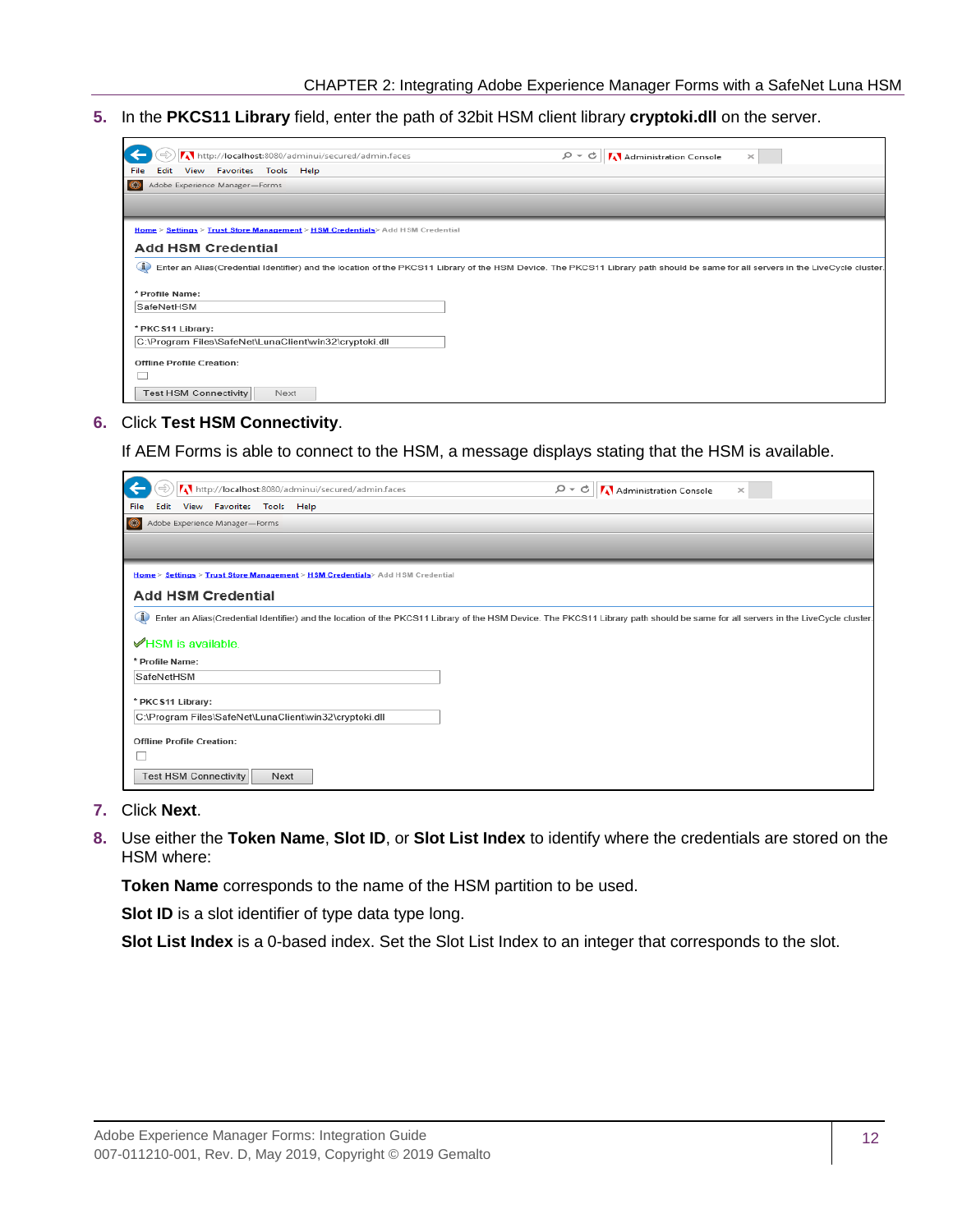**9.** In the **Token Pin** field, type the partition password required to access the HSM key.

| $\Rightarrow$<br>http://localhost:8080/adminui/secured/admin.faces                                                    | Administration Console<br>$\circ$ - $\circ$<br>$\times$ |
|-----------------------------------------------------------------------------------------------------------------------|---------------------------------------------------------|
| View Favorites Tools Help<br>File<br>Edit                                                                             |                                                         |
| Adobe Experience Manager-Forms<br>$\circ$                                                                             |                                                         |
|                                                                                                                       |                                                         |
|                                                                                                                       |                                                         |
| Home > Settings > Trust Store Management > HSM Credentials> Add HSM Credential                                        |                                                         |
| <b>Add HSM Credential</b>                                                                                             |                                                         |
|                                                                                                                       |                                                         |
| O<br>Select the Token Name or Slot List Index or Slot Id for the desired slot to use and provide the slot's password. |                                                         |
| Token Name:                                                                                                           |                                                         |
| AdobeEM<br>$\checkmark$                                                                                               |                                                         |
|                                                                                                                       |                                                         |
| Slot Id:<br>∩                                                                                                         |                                                         |
| $\checkmark$<br>$\mathbf 0$                                                                                           |                                                         |
| <b>Slot List Index:</b><br>Ω                                                                                          |                                                         |
| $\mathbf{0}$<br>$\checkmark$                                                                                          |                                                         |
|                                                                                                                       |                                                         |
| *Token Pin:                                                                                                           |                                                         |
| ۰                                                                                                                     |                                                         |
| Back<br>Next                                                                                                          |                                                         |

### **10.** Click **Next**.

**11.** In the **Credentials** drop-down, select the credentials.

| http://localhost:8080/adminui/secured/admin.faces                              | - م<br>Administration Console<br>€<br>$\! \times$ |  |
|--------------------------------------------------------------------------------|---------------------------------------------------|--|
| Edit View Favorites Tools Help<br>File                                         |                                                   |  |
| $\bullet$<br>Adobe Experience Manager-Forms                                    |                                                   |  |
|                                                                                |                                                   |  |
|                                                                                |                                                   |  |
| Home > Settings > Trust Store Management > HSM Credentials> Add HSM Credential |                                                   |  |
| <b>Add HSM Credential</b>                                                      |                                                   |  |
| Select Credential by selecting the Subject Name in the List.<br>Œ              |                                                   |  |
|                                                                                |                                                   |  |
| * Credentials:                                                                 |                                                   |  |
| CN=Administrator, CN=Users, DC=hsmintq, DC=com                                 |                                                   |  |
| Save<br>Back                                                                   |                                                   |  |
|                                                                                |                                                   |  |